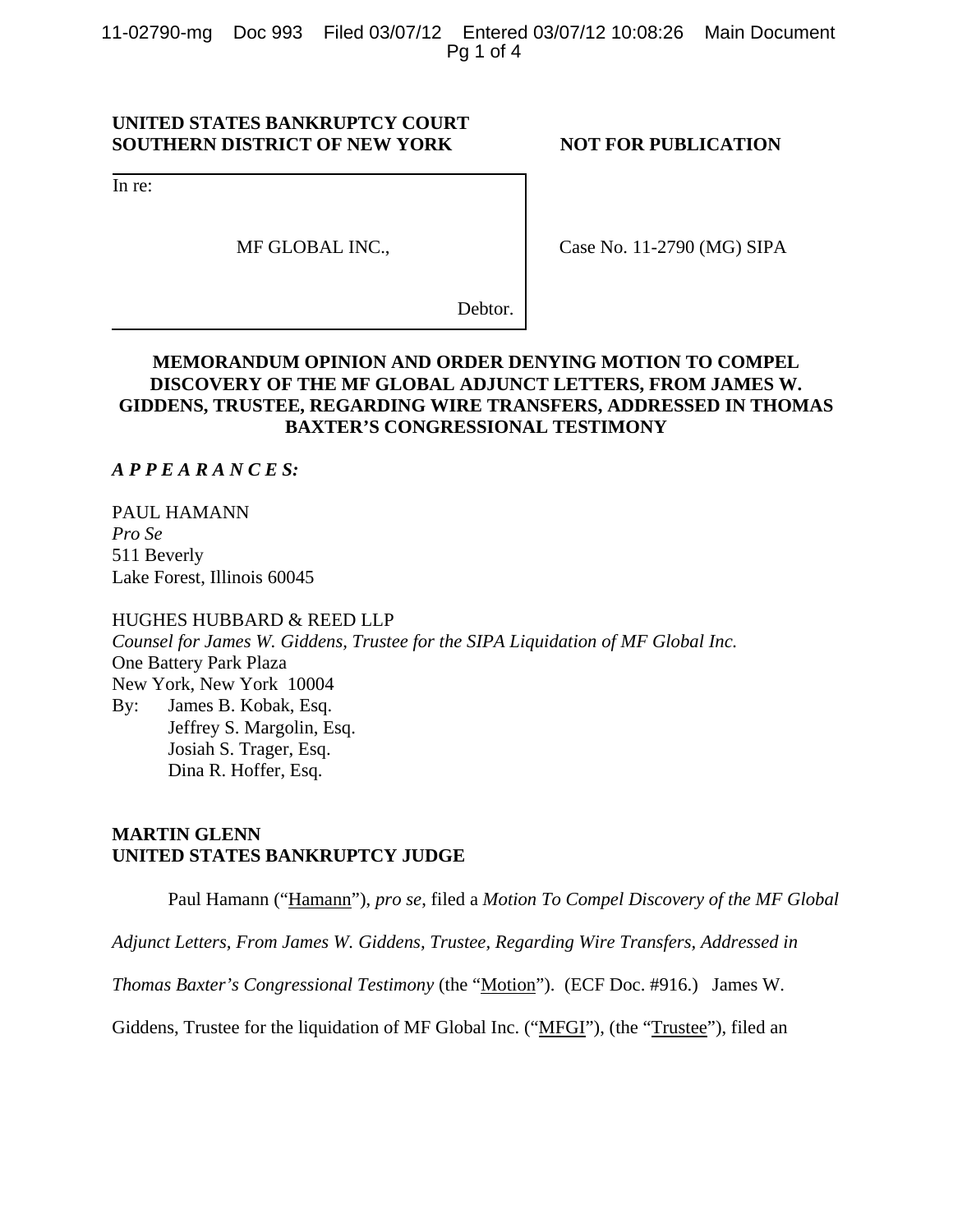### 11-02790-mg Doc 993 Filed 03/07/12 Entered 03/07/12 10:08:26 Main Document Pg 2 of 4

opposition to the Motion. (ECF Doc. #948.) For the reasons explained below, the Court denies the Motion.

#### **BACKGROUND**

The background of this case has already been discussed in numerous opinions of this Court and will not be repeated here. On November 4, 2011, the Court granted the Trustee the authority to issue subpoenas for the production of documents and the examination of MFGI's current and former officers, directors, employees and other related persons to facilitate its investigation into the alleged shortfall in customer-segregated property. (ECF Doc. #34.) In the Memorandum Opinion supporting that Order, (ECF Doc. #36), the Court stated that "[t]he Trustee must be permitted to conduct his investigation without being required to divulge his investigatory steps or the discovery obtained to any other party-in-interest," and that "[a]n investigation as contemplated by [SIPA] cannot be performed effectively if the Trustee is required to reveal his investigatory methodology or documents or information discovered . . . ." Memorandum Opinion, at 2.

On February 6, 2012, the Trustee filed his *Preliminary Report on Status of His Investigation and Interim Status Report on Claims Process and Account Transfers* (the "Preliminary Report"). (ECF Doc. #896.) The Trustee made available the Preliminary Report on his Web site. The Preliminary Report outlined the investigatory conclusions thus far made by the Trustee and his professionals without compromising the integrity of the ongoing investigation.

#### **DISCUSSION**

In his Motion, Hamann requests discovery related to alleged wire transfers of segregated customer funds to the New York Federal Reserve Bank, JP Morgan Chase, CitiGroup, and Bank

2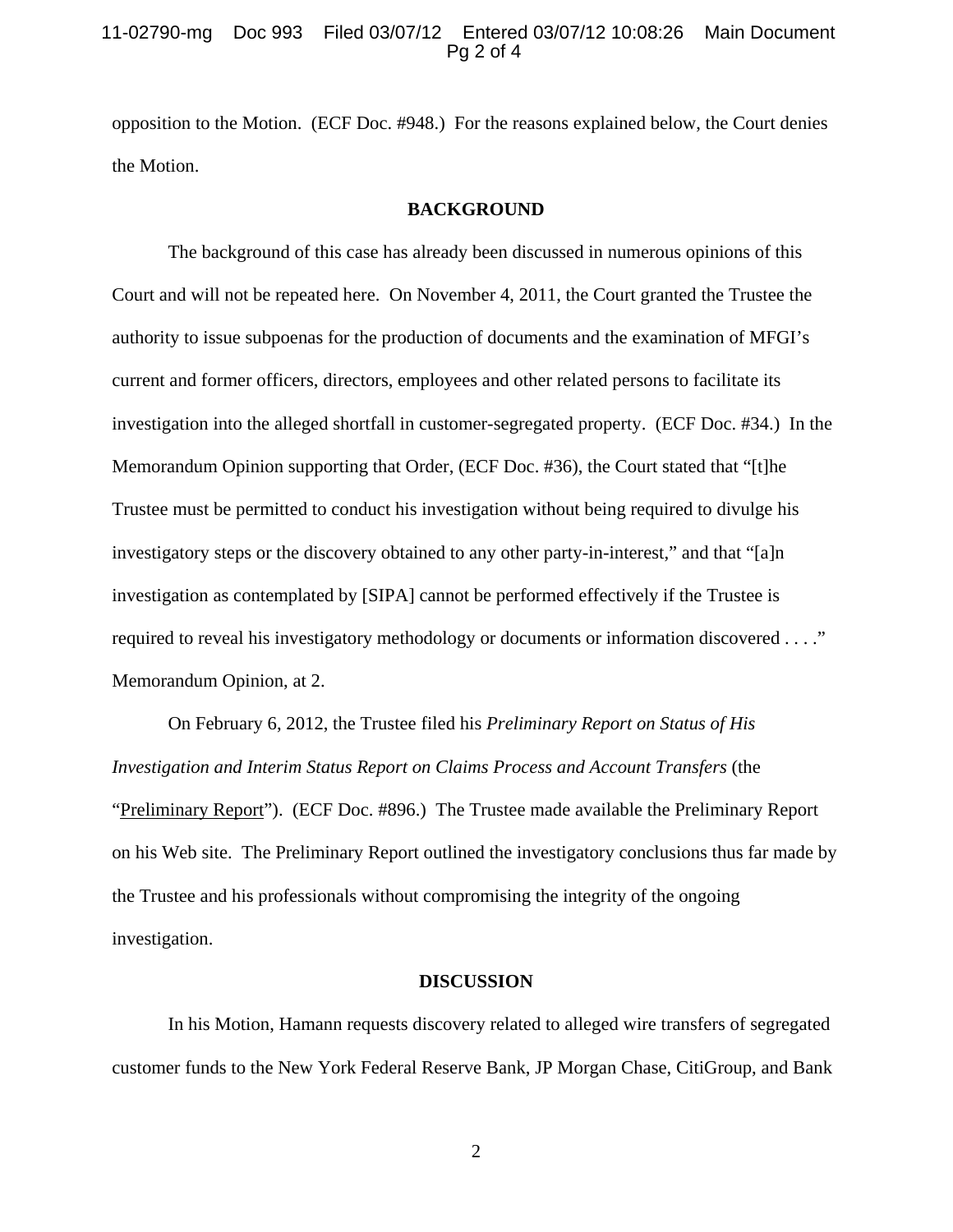## 11-02790-mg Doc 993 Filed 03/07/12 Entered 03/07/12 10:08:26 Main Document Pg 3 of 4

of America during August, September, and October 2011, as well as "all relevant documents

relating to the MF Global letters, regarding wire transfers, addressed in Thomas Baxter's

Congressional Testimony." Motion, at 2. Hamann apparently "believes that the requested

documents will show that the Chief Council for the Federal Reserve Bank In NEW YORK, had a

reasonable belief that customer segregated funds were being swept from MF Global to the NEW

YORK FEDERAL RESERVE immediately before the MF Global bankruptcy filing." *Id.* at 1.

Hamann offers no legal basis for his request.

In denying another party's request for Rule 2004 discovery in the chapter 11 proceedings

for MF Global Holdings Ltd., this Court stated:

Permitting private-party discovery at this time, either under Rule 2004 or the discovery rules applicable to contested matters, is unnecessary and would hinder the ongoing investigations. Under 15 U.S.C. § 78fff-1(d), "the SIPA Trustee has a duty to investigate the circumstances surrounding the failure of MFGI and report to the Court 'any facts with respect to fraud, misconduct, mismanagement, and irregularities,' as well as 'any causes of action available to the estate.'" The Court has already granted the SIPA Trustee the authority to conduct an independent investigation on missing customer property and all possible sources for recovery. If the SIPA Trustee finds improper transactions involving customer property between the Chapter 11 Debtors and MFGI, the SIPA Trustee can bring a number of causes of action under the Bankruptcy Code to recover missing funds. The SIPA Trustee is also investigating other transactions and conduct, including potential claims and causes of action against the Chapter 11 Debtors, their principals, and affiliates. Additionally, the Court directed the Chapter 11 Trustee "to undertake a limited investigation and thereafter report to the Court on the narrow issue whether the funds on deposit in the [MF Global Finance USA Inc.] account at [JPMorgan Chase Bank, N.A.], as of the petition date, included 'customer property,' and if so, how much." There may well be a time when private-party discovery is appropriate, but now is clearly not that time.

*In re MF Global Holdings Ltd*., No. 11-15059, 2012 WL 280984, at \*5 (Bankr. S.D.N.Y. Feb. 1,

2012) (internal citations omitted).